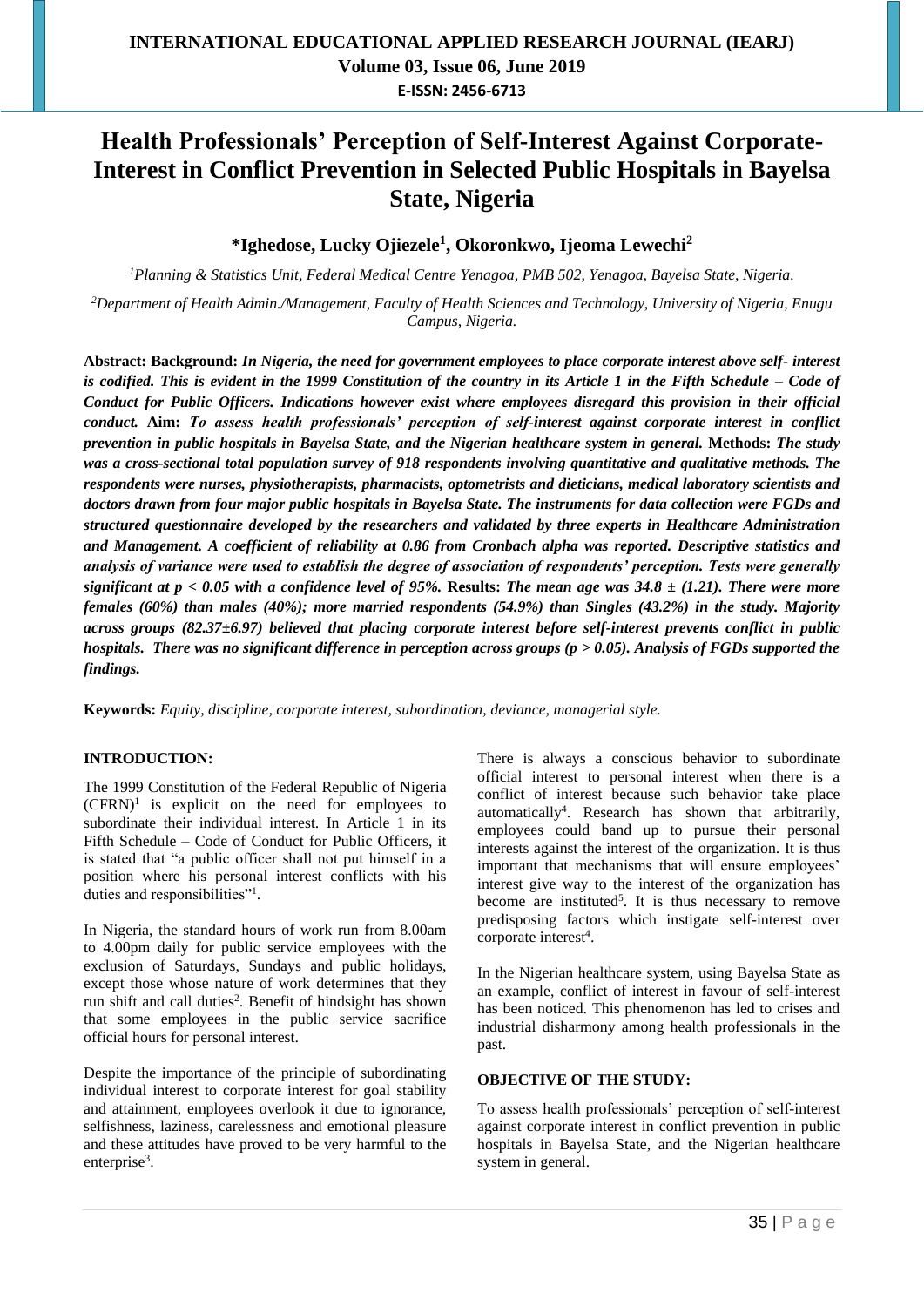#### **METHODS:**

#### **Study design:**

The study was a cross-sectional survey of purposive total population. It analyzed health professionals' perceptions on self-interest against corporate interest on conflict prevention.

#### **Study population:**

A total of 918 respondents comprising doctors, nurses, medical laboratory scientists, physiotherapists, pharmacists, optometrists and dieticians and were drawn from four major public hospitals in Bayelsa State.

#### **Study instrument:**

The instruments were focus group discussion and structured questionnaire validated by three experts in healthcare management and policy. Cronbach alpha formula was applied to establish validity with a coefficient value of 0.86 reported. Section A of the questionnaire elicited data on the demographic characteristics of respondents while Section B sought information on the research objectives. A four-point rating scale of agree, strongly agree, disagree and strongly disagree was adopted. 91.3% returned rate for the questionnaire was recorded.

#### **Procedure for data collection:**

The questionnaires were coded from 001 to 918. A checklist was prepared. Completed and retrieved questionnaires

were ticked on the check-list. Respondents were informed of the questionnaires coding, as well as the checklist so that they attached more importance by responding to them. Data collection process lasted three months. Focus group discussions were organized and qualitative data collected.

#### **Data analysis:**

Raw data were entered into a spread-sheet for extraction and transferred to SPSS Version 20.0 for cross-sectional analysis. The demographic characteristics were analyzed with descriptive statistics. For ease of multivariate analysis, data from the research objectives section of the questionnaire were collapsed into 'agreed responses' and 'disagreed responses'. Values were expressed in percentages; Mean Scores ± SD were reported. ANOVA Tests were conducted to determine if there was any statistical significant difference in health workers' perception of the phenomenon studied, based on their profession. A probability value of less than 0.05 was taken as significant.

#### **Ethical consideration:**

The researchers obtained ethical approvals from the Management of the various hospitals used in the study. This ensured credibility of data collected. Written informed consents for participation were obtained voluntarily from respondents and their identities were kept confidential for every piece of information or data that they supplied during the course of the research.

#### **RESULTS:**

|                        |                                                                   | Frequencies & percentages per cadre |                     |               |                             |  |  |  |
|------------------------|-------------------------------------------------------------------|-------------------------------------|---------------------|---------------|-----------------------------|--|--|--|
| <b>Categories</b>      | <b>Nurses</b><br><b>Doctors</b>                                   |                                     | Med. Lab. Scientist | <b>Others</b> | Total frequency/ percentage |  |  |  |
| SEX:                   |                                                                   |                                     |                     |               |                             |  |  |  |
| Male                   | 156(64.5)                                                         | 119(25.4)                           | 33(55.0)            | 24(40.7)      | 332(40.0)                   |  |  |  |
| Female                 | 86(35.5)                                                          | 349(74.6)                           | 27(45.0)            | 35(59.3)      | 497(60.0)                   |  |  |  |
| AGE:                   |                                                                   |                                     |                     |               |                             |  |  |  |
| $18 - 26$              | 29(12.0)                                                          | 65(13.9)                            | 6(10.0)             | 7(11.9)       | 107(12.9)                   |  |  |  |
| $27 - 36$              | 136(56.2)                                                         | 240(51.3)                           | 31(51.7)            | 43(72.9)      | 450(54.3)                   |  |  |  |
| $37 - 46$              | 51(21.1)                                                          | 101(21.5)                           | 18(30.0)            | 5(8.5)        | 175(21.1)                   |  |  |  |
| $47 - 56$              | 25(10.3)                                                          | 56(12.0)                            | 4(6.7)              | 4(6.7)        | 89(10.7)                    |  |  |  |
| $57 - 60$              | 1(0.4)                                                            | 6(1.3)                              | 1(1.6)              | 0(0.0)        | 8(1.0)                      |  |  |  |
|                        | Mean age of respondents across stratification = $34.8 \pm (1.21)$ |                                     |                     |               |                             |  |  |  |
| <b>MARITAL STATUS:</b> |                                                                   |                                     |                     |               |                             |  |  |  |
| Single                 | 127(52.0)                                                         | 177(38.0)                           | 29(48.0)            | 25(42.0)      | 358(43.2)                   |  |  |  |
| Married                | 113(47.0)                                                         | 277(59.0)                           | 31(52.0)            | 34(58.0)      | 455(54.9)                   |  |  |  |
| Separated              | 0(0.0)                                                            | 5(1.0)                              | 0(0.0)              | 0(0.0)        | 5(0.6)                      |  |  |  |
| Divorced               | 0(0.0)                                                            | 2(0.5)                              | 0(0.0)              | 0(0.0)        | 2(0.2)                      |  |  |  |

**Table 1:** Demographic characteristics of respondents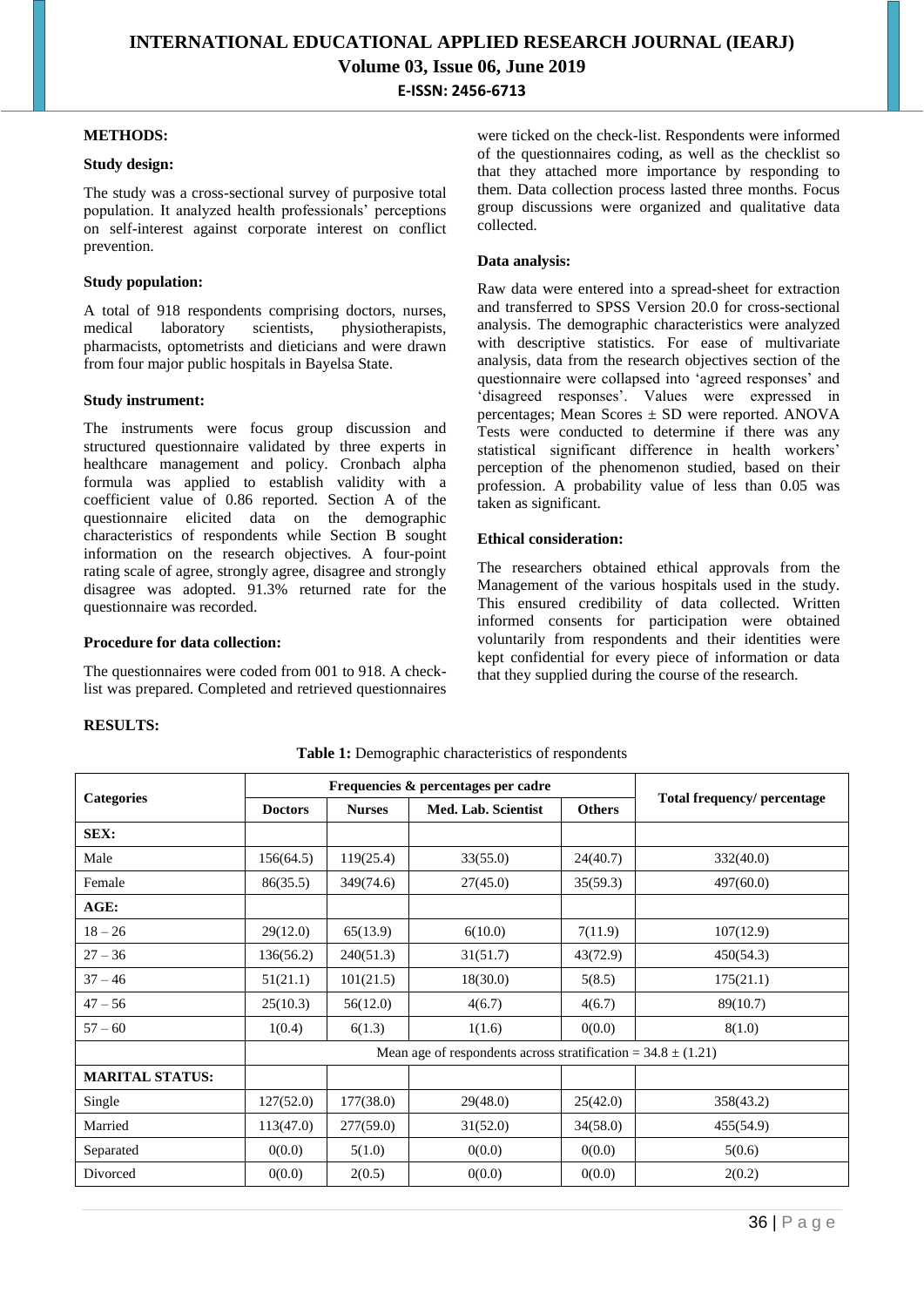# **INTERNATIONAL EDUCATIONAL APPLIED RESEARCH JOURNAL (IEARJ) Volume 03, Issue 06, June 2019 E-ISSN: 2456-6713**

| Widowed                 | 2(1.0) | 7(1.5) | 0(0.0) | 0(0.0) | 9(1.1)    |
|-------------------------|--------|--------|--------|--------|-----------|
| <b>YRS. IN SERVICE:</b> |        |        |        |        |           |
| $01 - 07$               | 197    | 307    | 42     | 54     | 600(72.4) |
| $08 - 14$               | 41     | 138    | 14     |        | 197(23.8) |
| $15 - 21$               |        | 23     |        |        | 32(3.8)   |

 $N = 829$ 

*Source: Field survey*

| Table 2: Self-interest against corporate interest and conflict prevention |  |  |  |
|---------------------------------------------------------------------------|--|--|--|
|                                                                           |  |  |  |
|                                                                           |  |  |  |

|                                                                                                     | <b>DOCTORS</b> |                  | <b>NURSES</b>    |           | MED. LAB. SCTS.  |                  | <b>OTHER</b><br><b>PROFESSIONALS</b> |           |
|-----------------------------------------------------------------------------------------------------|----------------|------------------|------------------|-----------|------------------|------------------|--------------------------------------|-----------|
| <b>PREDICTORS</b>                                                                                   | AG             | DA               | AG               | DA        | AG               | DA               | AG                                   | DA        |
|                                                                                                     | (N/%)          | $(N\frac{9}{6})$ | $(N\frac{9}{6})$ | (N/%)     | $(N\frac{9}{6})$ | $(N\frac{9}{6})$ | (N/%)                                | (N/%)     |
| Punctuality without<br>exception                                                                    | 212(87.6)      | 30(12.4)         | 411(87.8)        | 57(12.2)  | 52(86.7)         | 8(13.3)          | 52(88.1)                             | 7(11.9)   |
| Enlightenment of health<br>workers periodically on<br>the pre-eminence of<br>patients' satisfaction | 218(90.1)      | 24(9.9)          | 413(88.2)        | 55(11.8)  | 50(83.3)         | 10(16.7)         | 49(83.1)                             | 10(16.9)  |
| Organization of<br>performance<br>enhancement seminars                                              | 216(89.3)      | 26(10.7)         | 418(89.3)        | 50(10.7)  | 52(86.7)         | 8(13.3)          | 49(83.1)                             | 10(16.9)  |
| Organization of<br>periodic performance<br>evaluation to correct<br>deviations                      | 216(89.3)      | 26(10.7)         | 411(87.8)        | 58(12.2)  | 50(83.3)         | 10(16.7)         | 51(86.4)                             | 8(13.6)   |
| Equitable allocation of<br>working materials to<br>clinics/departments due<br>to self-interest      | 203(83.9)      | 39(16.1)         | 391(83.5)        | 77(16.5)  | 53(88.3)         | 7(11.7)          | 50(84.7)                             | 9(15.3)   |
| Method of clocking in<br>and out of duty-posts                                                      | 192(79.3)      | 50(20.7)         | 313(66.9)        | 155(33.1) | 47(78.3)         | 13(21.7)         | 43(72.9)                             | 16(27.1)  |
| Preventing private<br>practice from<br>conflicting with official<br>hours                           | 213(88.0)      | 29(12.0)         | 345(73.7)        | 123(26.3) | 46(76.7)         | 14(23.3)         | 49(83.1)                             | 10(16.9)  |
| Clear organizational<br>structure to address<br>hierarchical conflicts                              | 212(87.6)      | 30(12.4)         | 388(82.9)        | 80(17.1)  | 51(85.0)         | 9(15.0)          | 53(89.8)                             | 6(10.2)   |
| Introduction of controls<br>to block revenue<br>leakages                                            | 211(87.2)      | 31(12.8)         | 388(82.9)        | 80(17.1)  | 45(75.0)         | 15(25.0)         | 49(83.1)                             | 10(16.9)  |
| Subjection of personal<br>interest when it clashes<br>with corporate interest                       | 149(61.6)      | 93(38.4)         | 372(79.5)        | 96(20.5)  | 39(65.0)         | 21(35.0)         | 47(79.7)                             | 12(20.3)  |
| Unbiased mechanisms<br>to promote corporate<br>interests                                            | 191(78.9)      | 51(21.1)         | 415(88.7)        | 53(11.3)  | 42(70.0)         | 18(30.0)         | 46(78.0)                             | 13(22.0)  |
| <b>CUMULATIVE</b><br>TOTALS/<br><b>PERCENTAGES</b>                                                  | 2233(83.9)     | 429(16.1)        | 4265(82.8)       | 884(17.2) | 527(79.8)        | 133(20.2)        | 538(81.6)                            | 121(18.4) |

**ANOVA RESULTS:**  $(F(3,40) = .677, p = 0.571; M = 82.37 \pm (6.97)$ **KEY:**  $AG = \text{Agree}, \text{DA} = \text{Disagree}$ 

*Source: Field Survey*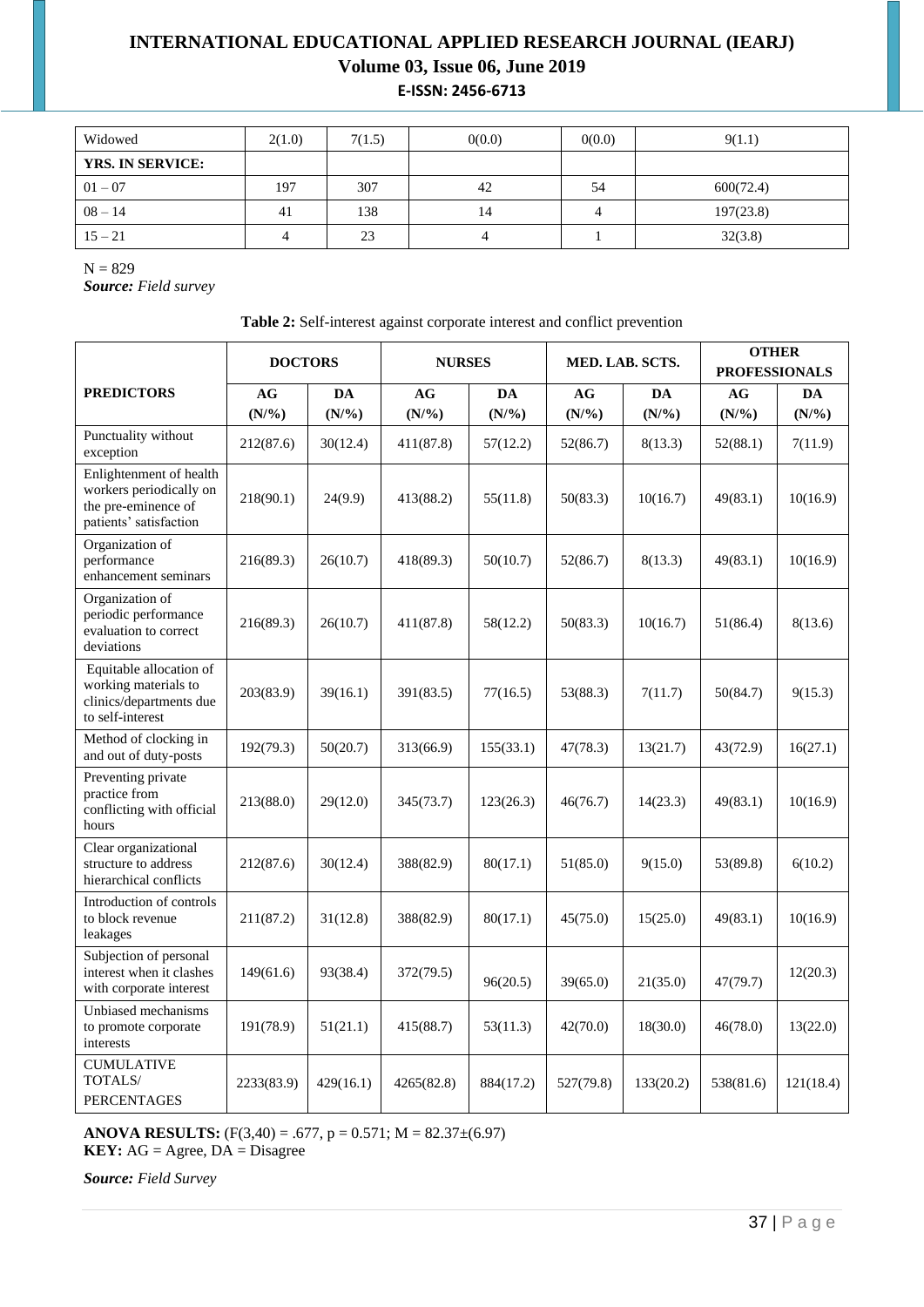# **INTERNATIONAL EDUCATIONAL APPLIED RESEARCH JOURNAL (IEARJ) Volume 03, Issue 06, June 2019 E-ISSN: 2456-6713**

**Table 1:** Demographic characteristics of respondents - Sex distribution for Doctors: Male (64.5%), Female (35.5%); Nurses: Male (25.4%), Female (74.6%); Medical Laboratory Scientists (MLS): Male (55%), Female (45%); and Other Health Professionals (OHPs): Male (40.7%), Female (59.3%). Overall, there were less Males (40%) than Female (60%) in the study. Mean age of 34.8  $\pm$  (1.21) was reported: Ages 18:26 (12.9%, N = 107); 27:36 (54.5%, N = 450); 37:46 (21.1%, N = 175); 47:56 (10.7%, N = 89), and Age  $\geq$  57 (1.0%, N = 8). The workforce in the study is predominantly youths across gender which are often adjudged to be strong, ambitious, active and very assertive.

Respondents' marital status distribution – Doctors: Single  $(52\%, N = 127)$ , Married (47%, N = 133), Widowed (1%,  $N = 2$ ), and Separated/Divorced (0%); Nurses: Single (38%, N = 177), Married (59%, N = 277), Separated (1%,  $N = 5$ ), Divorced (0.5%,  $N = 2$ ), and Widowed (1.5%, N  $= 7$ ); MLS: Single (48%, N = 29), Married (52%, N = 31), Separated, Divorced and Widowed  $(N = 0)$ . Similar values were reported for OHPs except Single (42%,  $N =$ 25) and Married (58%,  $N = 34$ ).

Majority (72.4%,  $N = 600$ ) of respondents had spent 1 to 7 years in service. This was followed by those who had spent 8 to 14 years in service  $(23.8\%, N = 197)$  and those who had spent  $15 - 21$  years  $(3.8\%, N = 32)$ . This suggests bulk of respondents have more years to spend in service before reaching retirement age.

Table 2 shows various parameters for conflict prevention: OHPs comprising pharmacists, physiotherapists, dieticians and optometrists  $(88.1\% , N = 52)$ , Nurses  $(87.8\%, N = 411)$ ; Doctors  $(87.6\%, N = 212)$ , and MLS  $(86.7\% \text{ , } N = 52)$  believed that enforcement of punctuality for all health professionals would help to prevent conflict if done without exception.

Majority of Doctors  $(90.1\% \text{ N} = 218)$ , Nurses  $(88.2\% \text{ N})$  $= 413$ ), MLS (83.3%, N = 50) and OHPs (83.1%, N = 49) agreed that if health professionals receive periodic enlightenment on the importance of patients' satisfaction, they would place emphasis on corporate interest more than self-interest and prevent conflict by being more dedicated. However, doctors reported stronger conviction than nurses and other groups of respondents.

Greater majority of all respondents agreed conflict is preventable if performance enhancement seminars to underscore corporate interest over self-interest are organized for health professionals. Doctors (89.3%,  $N =$ 216) and Nurses (89.3%,  $N = 418$ ) shared equal opinion on this predictor. MLS  $(86.7\%, N = 52)$  and OHPs  $(83.1\%, N = 49)$  scored high but their scores were slightly lower than that of doctors and nurses on the predictor.

Doctors (89.3%, N = 216), Nurses (87.8%, N = 411); OHPs (86.4%,  $N = 51$ ); and MLS (83.3%,  $N = 50$ ) agreed

that performance evaluation of health professionals be carried out periodically so that deviation can be identified and corrected and that such can help prevent conflict as it will promote corporate interest over self-interest.

High proportion of respondents agreed that equity in the allocation of working materials to clinics and departments devoid of self-interest can prevent conflict. Observations on the phenomenon were reported among MLS (88.3%, N  $= 53$ ), OHPs (84.7%, N = 50), Doctors (83.9%, N = 203), and Nurses (83.5%,  $N = 391$ ).

Majority of respondents – Doctors  $(79.3\%, N = 192)$ ; MLS (78.3%, N = 47); OHPs (72.9%, N = 43); and Nurses (66.9%,  $N = 313$  agreed to a method of clocking in and out of duty-posts to encourage corporate interest promotion among health professionals but the concordance was less stronger when compared to other predictors.

Majority of respondents such as Doctors (88.0%,  $N =$ 213) as compared to OHPs  $(83.1\% \text{ N} = 49)$ ; MLS (76.7%,  $N = 46$ ); and Nurses (73.7%,  $N = 345$ ) agreed that if private practice is done in a way that it does not conflict with official hours of health professionals, that will help check the incidence of conflict among health workers.

Having a clear organizational structure would help to address hierarchical conflict and promote corporate interest of healthcare concerns - OHPs  $(89.8\%, N = 53)$ ; Doctors (87.6%,  $N = 212$ ); MLS (85.0%,  $N = 51$ ); and Nurses (82.9%,  $N = 388$ ). Introduction of controls to block revenue leakages for corporate interest promotion reported the following observations: MLS  $(75.0\% , N =$ 45), Doctors (87.2%,  $N = 211$ ), OHPs (83.1%,  $N = 49$ ), and Nurses (82.9%,  $N = 388$ ).

Majority of OHPs (79.7%,  $N = 47$ ), Nurses (79.5%,  $N =$ 372), MLS (65.0%, N = 39), Doctors (61.6%, N = 149) believed that health professionals will more likely subject corporate interest to private interest when two clash with each other.

Majority of respondents agreed to the necessity of having unbiased mechanisms in place to promote corporate interest above private interest in public hospitals as a measure of conflict prevention. Nurses reported (88.7%,  $N = 415$ ); Doctors (78.9%, N =191); OHPs (78%, N = 42); and MLS (70.0%,  $N = 42$ ).

On aggregate, descriptive statistics reported a close association across groups in support of all predictors in the study ( $M = 82.37 \pm 6.97$ ) and no significant difference in perceptions was reported  $(p > 0.05)$ .

FGD reported a high consensus of self-interest being against corporate interest in public hospitals which was traceable to the general spate of corruption in the country.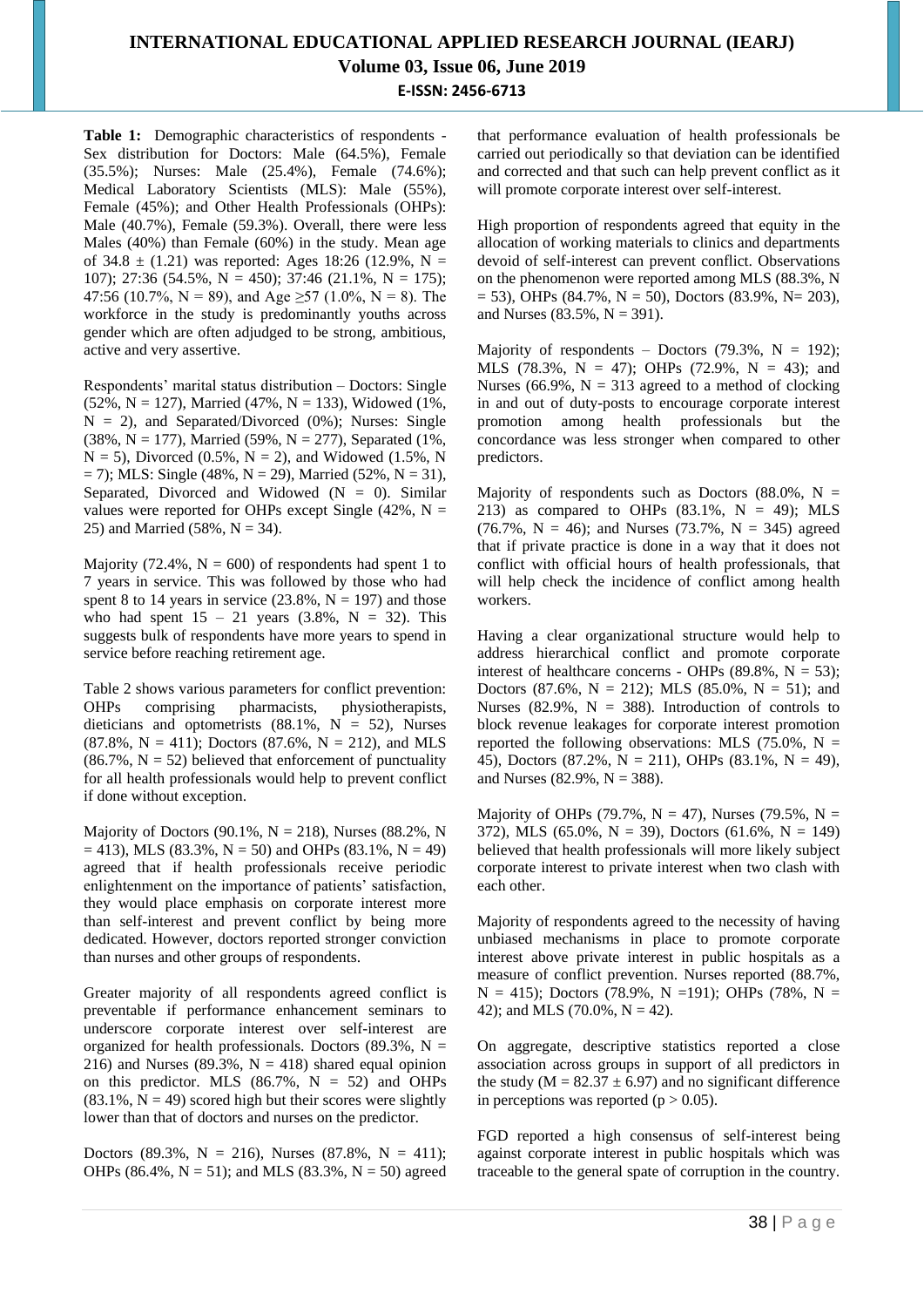Discussants gave a panacea to include total overhauling of national life and value system to embrace equity, fairness, reward for hard work, dedication and diligence, among others. In sum, according to one of the participants:

*"If we say do not put personal interest first but corporate interest, does anyone need to be told that? Yes, it is because corruption has eaten deep into the fabrics of our nation. It is not limited to the health sector alone."*

### **DISCUSSION:**

Respondents perceived that failure to enforce punctuality without exception undermines conflict prevention in public hospitals. The failure dampens morale in the general work force leading to poor service delivery as confirmed in a previous study that workplace deviance needs be discouraged due to its counter-productiveness to good job performance<sup>6</sup>.

Periodic enlightenment of health professionals on the central importance of patients' satisfaction was found to promote corporate interest above self-interest and help to prevent conflict in public hospitals. It is thus presumed that if this is not done, health professionals may lose sight of the true essence of their professions which is to care for the patients and continue in ignorance of not giving due attention that patients actually require when being cared for. Since previous researches have indicated ignorance, selfishness, laziness, carelessness and emotional pleasure as factors responsible for employees overlooking corporate interest e.g. customers' satisfaction, in favour of personal interest<sup>3</sup>, there is strong implication that periodic enlightenment of workers is necessary to make them shun these vices.

Panacea that forms part of conflict prevention in public hospitals is organization of performance enhancement seminars. This was found to be instrumental to removing major obstacles to conflict prevention as it makes health professionals to be 'corporately conscious' towards goal attainment. Public hospitals should do well to make this as part of necessary mechanisms for ensuring that "employees' interests give way to the interests of the organization"<sup>5</sup> .

As in previous findings, inequitable allocation of working materials to clinics/departments due to self-interest smacks of a constraining factor to the attainment of corporate interest. It is obvious that segments of an organization usually compete for resources and because competition for scarce resources can make conflict to occur, inequity in their allocation should be discouraged<sup>6</sup>. This research strongly underscores "allocation inequities" a key to putting clinics and departments at loggerheads and throws up competition instead of cooperation in public hospitals.

It was reported that clocking in and out of duty-posts can promote corporate interest, foster sense of discipline and help to prevent inter-professional conflict among healthcare professionals. This ensures employees do not compromise official hours personal gains in private engagement outside the hospital and it helps to improve service delivery to patients. It has been found in earlier research that clock-watching by employees and personal work interfering with official work can generate conflict<sup>8</sup> apparently because those who close before official hours turn their official burden of work to colleagues who remain on duty posts till expiration of official closing hours.

When health professionals allow their private practice to usurp official hours of practice, negative impacts are created for attainment of corporate goal. This often leads to conflict between the management and its employees. While some employees are not directly affected in the ensuing management-workers' conflict, perception of bias in handling those who usurp official hours for private practice usually leads to counter-reaction from other hospital staff. This perception was popularly held across stratification. Similarly, the perception is held in the United States that the complex conflicts of interest which medical staff and related workers face in modern times bias clinical decisions, divide workers' loyalty and compromise sound treatment judgment<sup>9</sup>. The finding is corroborated that certain health professionals could possibly disregard official hours for private practice and create a sense of conflict for colleagues and the management, since arbitrarily, employees (managers inclusive) have been found banding together to pursue personal interests against the interest of the organization<sup>5</sup>.

A greater number of respondents of all health professionals reported that having unbiased mechanisms in place to promote corporate interest above personal interest brings about conflict prevention in public hospitals. It implies healthcare concerns should establish mechanisms to regulate self-interest, absence of which is an invitation for poor service delivery that often leads to loss of lives, revenues and good corporate image. The finding is supported in a precious research that "it is necessary for organization to have mechanisms for ensuring that employees' interests give way to the interests of the organization"<sup>5</sup> . Therefore, organizations need to examine their culture…the point where health workers deal with patients, to determine if the culture is consistent with management policies and permit an effective programme for reward and discipline<sup>10</sup>.

### **CONCLUSION:**

Majority across stratification ( $M = 82.37 \pm 6.97$ ) reported that if corporate interest is allowed to thrive over selfinterest, industrial peace will be enhanced for conflict prevention in public hospitals. No significant difference in their perception was reported ( $p > 0.05$ ). Similarly, FGDs reported the need for corporate interest to be placed